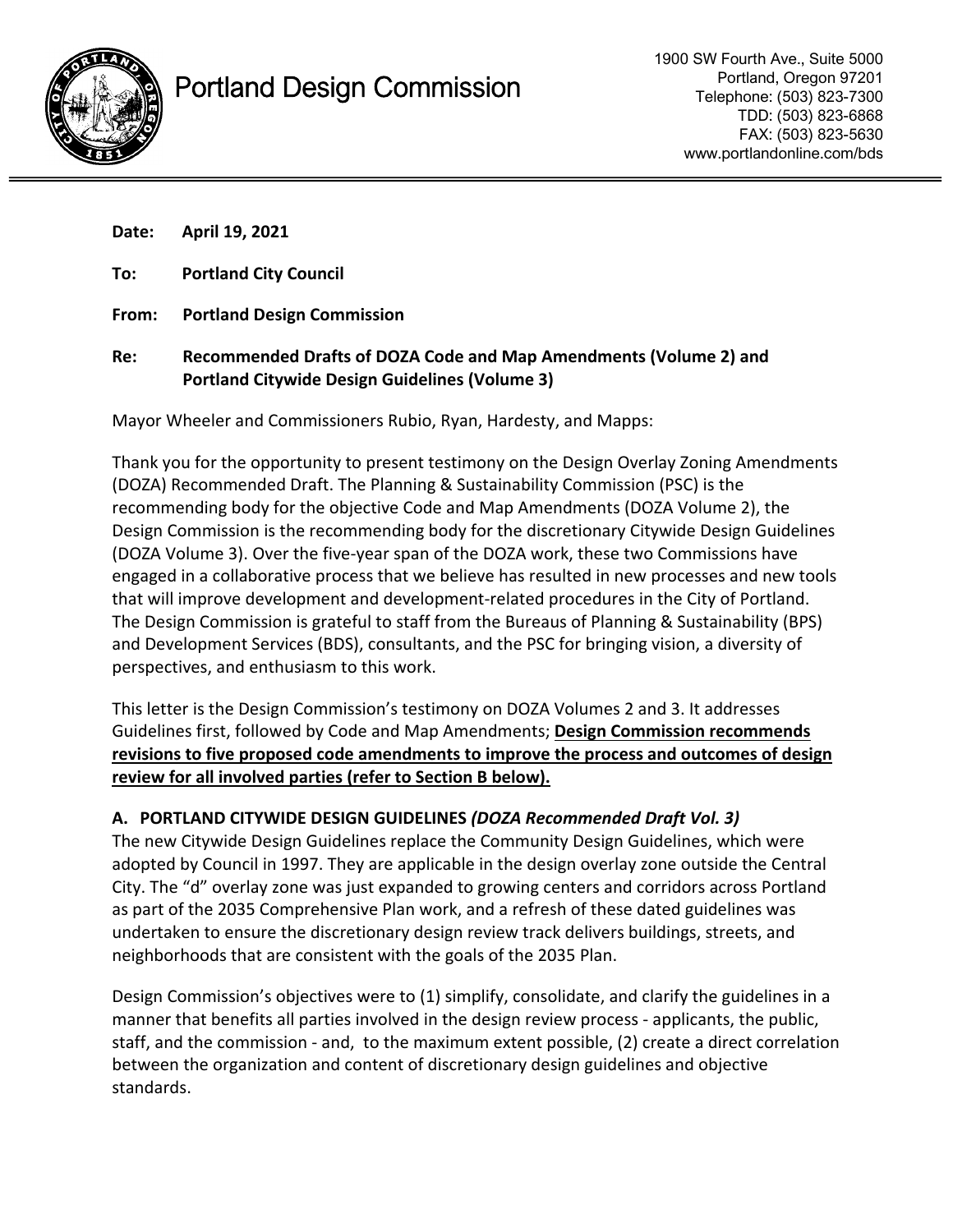The Community Design Guidelines contain many strong concepts that have contributed to Portland's reputation as a walkable, pedestrian-friendly city with a successful and active public realm, and so it was important to update, but not lose, these concepts.

Key changes include:

- An organizational structure based on the three tenets of design: context, public realm, and quality & resilience;
- A focus on "a city designed for people" and "a city built in harmony with nature";
- Guidelines that address equity, resiliency, sustainability, and the value-based policies of the 2035 Comprehensive Plan, as well as an introduction that centers these guidelines in 2035's Urban Design Framework;
- A recognition that Portland's neighborhoods are not static, and that an appropriate contextual response considers the past, the present, and the future; and
- **If** All new photographs and diagrams illustrate the core concepts of each guideline.

Thank you to Lora Lillard of BPS and Staci Monroe of BDS for their vision, hard work, and patience during the development of the new guidelines.

# **Conclusion: The Design Commission recommends adopting the Portland Citywide Design Guidelines as presented.**

### **B. CODE AND MAP AMENDMENTS** *(DOZA Recommended Draft Vol. 2)*

It is important that new development meet Portlanders' expectations for a high quality and resilient urban environment for all members of our community, as envisioned in the 2035 Plan. Regardless of which review path an applicant chooses - the design opportunities available through the discretionary review process (design review with guidelines) or the simplicity of an objective review process (compliance with zoning code standards) - the tools available should be capable of delivering comparable results.

Over the past two years, Design Commissioners Livingston, Molinar, and Robinson, bureau staff, consultants, and three members of the PSC have engaged in a series of "3 by 3" workshops to evaluate the comparability of the Citywide Design Guidelines and the DOZA Code and Map Amendments. **Design Commission believes five issues merit Council's attention and further consideration:** 

**1. Items exempt from Design Review** (Section 33.420.045 and Table 825-1) - This section exempts parks and open space development from design review if a conditional use review isn't also triggered.

**Design Commission's request: Make public parks and open spaces in urban centers and corridors subject to Type III design review by the Design Commission.**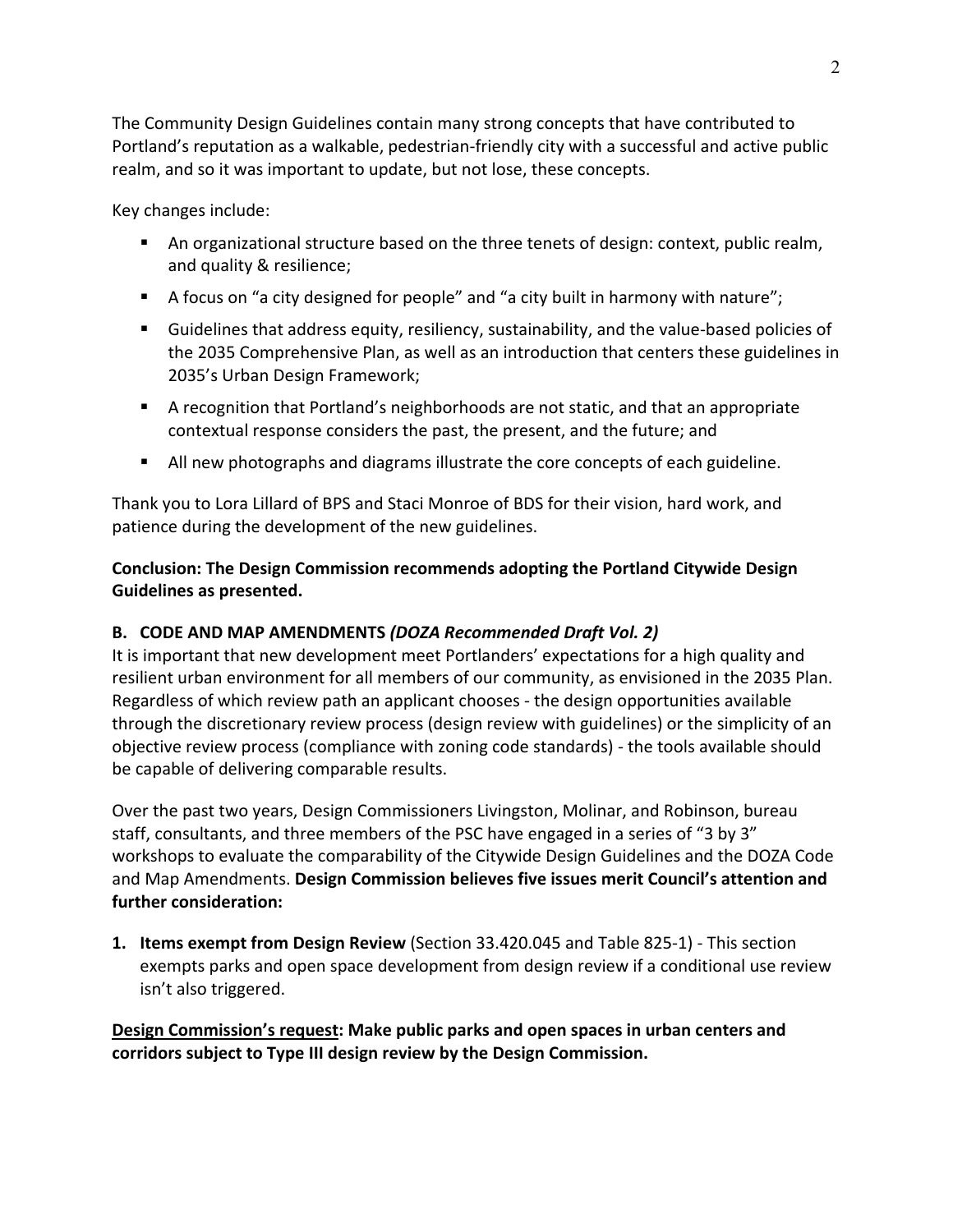Design Commission recognizes Portland Parks & Recreation's long-standing commitments to community engagement and the design of world class parks, whether in the "d" overlay or not.

Parks and open spaces are the embodiment of the "places for people" at the heart of Portland's design guidelines and the design review process, and eliminating any type of design review procedure for publicly-owned park assets disregards a fundamental aspect of Portland's larger community engagement framework and the constituencies who participate. Public projects draw professionals, business interests, and people with a casual interest to the impartial forum of the hearings room to discuss the merits of a proposal based on established and well-known criteria. Like new bridges and large masterplan sites (e.g., the Broadway Corridor, RiverPlace, OMSI), people recognize that parks and open spaces have an outsized impact on our city's context, public realm, and overall quality. *In fact, they are our single-most important urban place-making tool.* Parks can occupy significantly more frontage than any one building proposal, their character determines the success of surrounding businesses, and the Portland zoning code specifies they may contain any number of accessory buildings (e.g., clubhouses, maintenance facilities, concessions).

Portland's parks are crucial to its livability and they merit the same level of consideration as all other elements in our urban environment.

**2. Design Standards Threshold** (Section 33.420.050.B.3) - This section allows buildings up to 75 feet in height (seven stories) to use design standards as an alternative to design review outside the Central City. The current standard is 55 feet (five stories).

### **Design Commission's request: Maintain discretionary design review for all buildings in the "d" overlay that are 55 feet or more in height.**

When the "d" overlay was expanded, it was done at the request of the neighborhoods that surround Portland's growing commercial corridors—Division, Gateway, Hillsdale, St. Johns, Williams/Vancouver, etc. Neighborhoods requested discretionary design review for five story buildings, the number of stories consistent with the current threshold of 55 feet. Now, Council is being asked to approve a 35% increase to a height standard before the increase has been discussed with the neighborhoods that will be impacted by the change—the increase from five to seven stories was introduced to the DOZA Recommended Draft after public testimony was closed.

A seven story building has a significant impact on surrounding streets, buildings, and houses, and preserving the discretionary design review process for any proposal above five stories provides an impartial forum for neighbors to give design feedback, protest, educate, support, and participate. Furthermore, while a goal of DOZA is to better align discretionary design guidelines and objective design standards, the Commission truly believes objective standards cannot achieve the robust discussion about site, community context, equity, and sustainability that happens in a public hearing.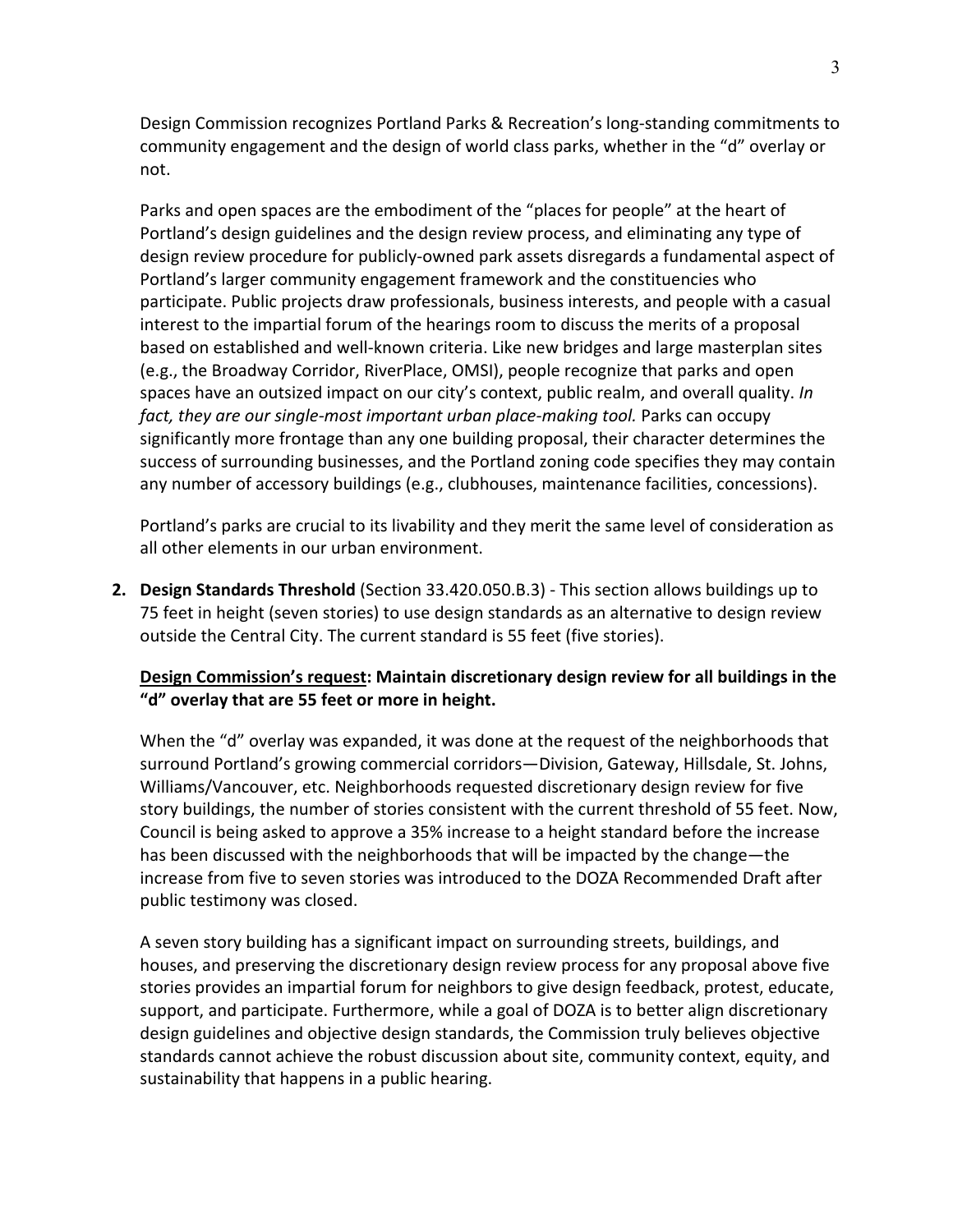**3. Procedure Type for Design Review Proposals** (footnote [2] to Table 825-1) - This footnote allows qualified housing projects to choose between a Type II or a Type III design review procedure.

**Design Commission's request: Restore the Type III review for affordable housing developments in the "d" overlay and ask BDS staff to expedite review of all affordable housing projects.**

Households with little money deserve to be afforded the right to live in buildings that benefit from the same level of public discussion that informs, improves, and validates the design of all other buildings in the neighborhood. Residents of affordable housing should not be subjected to lower standards for community engagement, no input from an impartial Commission, and a lesser appeal body than all other buildings of a similar scope in the "d" overlay zone.

The housing emergency ordinance, originally passed in 2015, provides an option for affordable housing developers working in the "d" overlay zone to choose a Type IIx design review procedure rather than a Type III - a move that saves between 5 and 26 days on the overall entitlements review process. Since 2015, only two affordable housing projects have chosen the Type IIx. The current recommendation to Council further reduces design review for affordable housing from a Type IIx to a Type II, even though there is little appetite for the Type IIx.

If Council restores the Type III review for affordable housing developments, the Design Commission and BDS Staff will prioritize affordable housing projects and facilitate Type III reviews within 70 days instead of the state-mandated 103 days.

**4. Factors Reviewed During Design Review** (Section 33.825.035) - This section allows the design review process to shift a building's height and massing to better respond to context but does not allow a corresponding increase or decrease in Floor Area Ratio (FAR, akin to the building's total square footage).

**Design Commission's Request: Don't change FAR but incentivize better massing by allowing a 10-foot (or one floor) height bonus for 50% of the site area if an applicant chooses both a Design Advice Request and a Type III review process.** 

If a building design is pushing to the limits of its allowable square footage and building envelope—a common response to financial realities—there's no path forward to finessing the height and massing; it's an impasse between quantitative code and qualitative guidelines that yields buildings that don't respond to their context.

A discretionary height bonus would allow an applicant to use all available FAR and make design decisions that are appropriate to the context—it shifts the discussion from a lose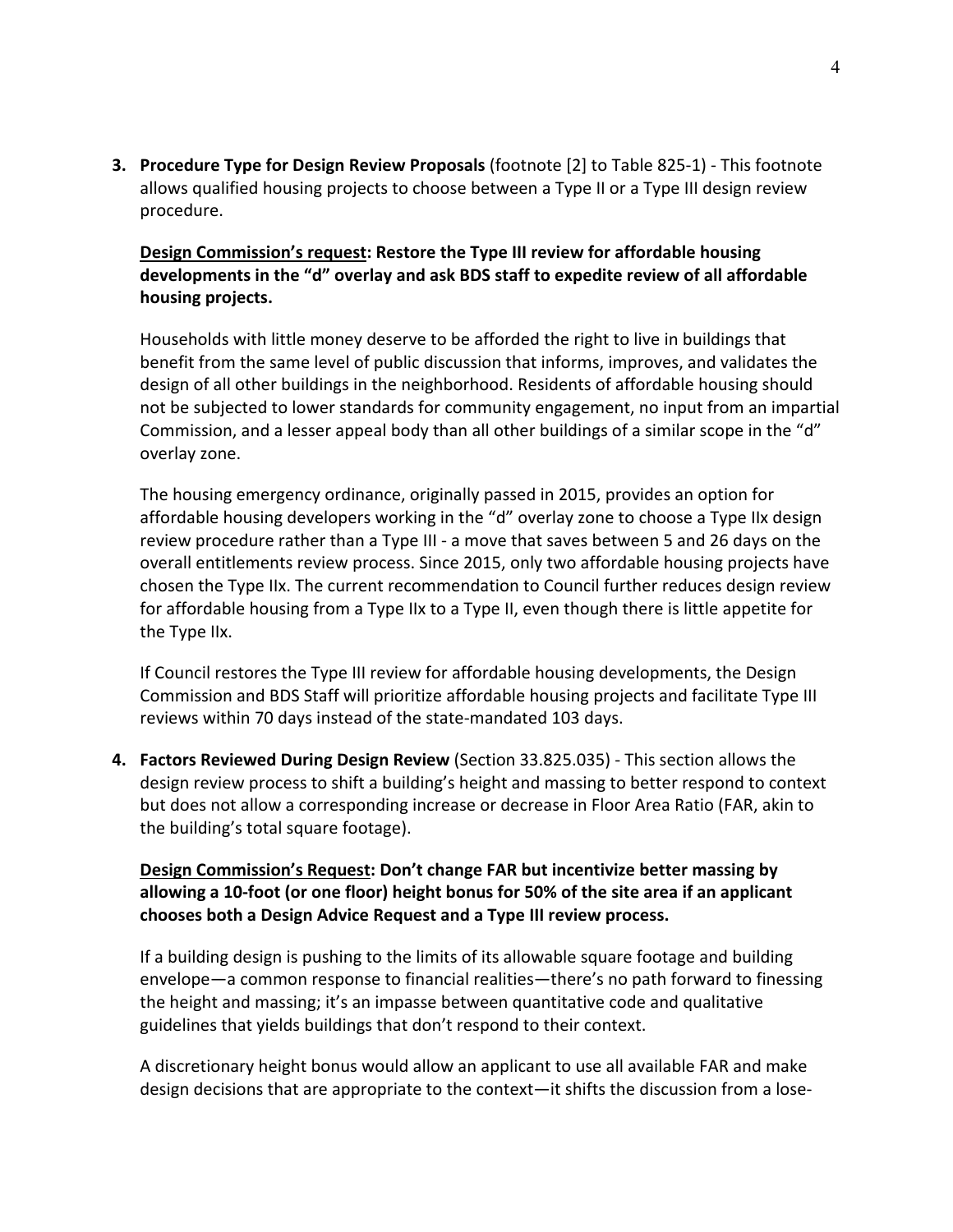lose compliance issue for the applicant and neighbors to a win-win design negotiation in a public forum*.* 

**5. Review Bodies** (Section 33.710.050.B) - This section allocates two of the Design Commission's existing five open positions to dedicated positions - Sustainable Building Practices and Natural Resource Management - and, as a result, both reduces the number of members with expertise in urban planning, architecture, and landscape architecture and reduces Design Commission's ability to recruit candidates from communities of color.

## **Design Commission's request: Add Sustainable Building Practices and Natural Resources Management to the list of qualified professions and maintain five open positions.**

The proposed membership is tangential to the mission of the Design Commission, mimics the membership of the Planning & Sustainability Commission, and will create competition between the two commissions for members.

It will also limit the Design Commission's ability to recruit from the broadest possible spectrum of candidates. Being a Design Commissioner is a 12-18 hour per week commitment when development is thriving, and it's difficult to recruit qualified people who are willing and able to spend this time away from their careers, children, and other responsibilities. More restrictions make it harder to open the door to people who may not have a background in a specified field but do have relevant lived experience and an interest in serving.

**Conclusion:** Given the scope of DOZA, B1-5 above is a very short list of requested revisions to the proposed zoning code and, if granted, they will further improve the design review process. Design Commission recommends adopting all other Code and Map Amendments as presented, including:

- 1. Maintaining the Type III Design Review for bridges, arguably the most visible and architecturally significant structures in our city;
- 2. Expanding the list of items exempted from Design Review to support small, incremental improvements to our public realm (e.g., the installation of better and more functional awnings and canopies);
- 3. Aligning the timing of Design Advice Requests and Design Reviews with the design process so development projects can reap the benefit of good advice early in design and aren't unnecessarily slowed down during entitlements;
- 4. Revising the thresholds for the different levels of Design Review to better match the intensity of the development with the level of review; and
- 5. A long list of Administrative Improvements (Volume 4, Appendix A) that were implemented by BDS staff immediately following the commencement of the Design Overlay Zoning Assessment in 2015 and updated since the early days of Covid-19. These improvements, the result of hard work by Staci Monroe and the BDS Design Review team, have improved the process for all participants.